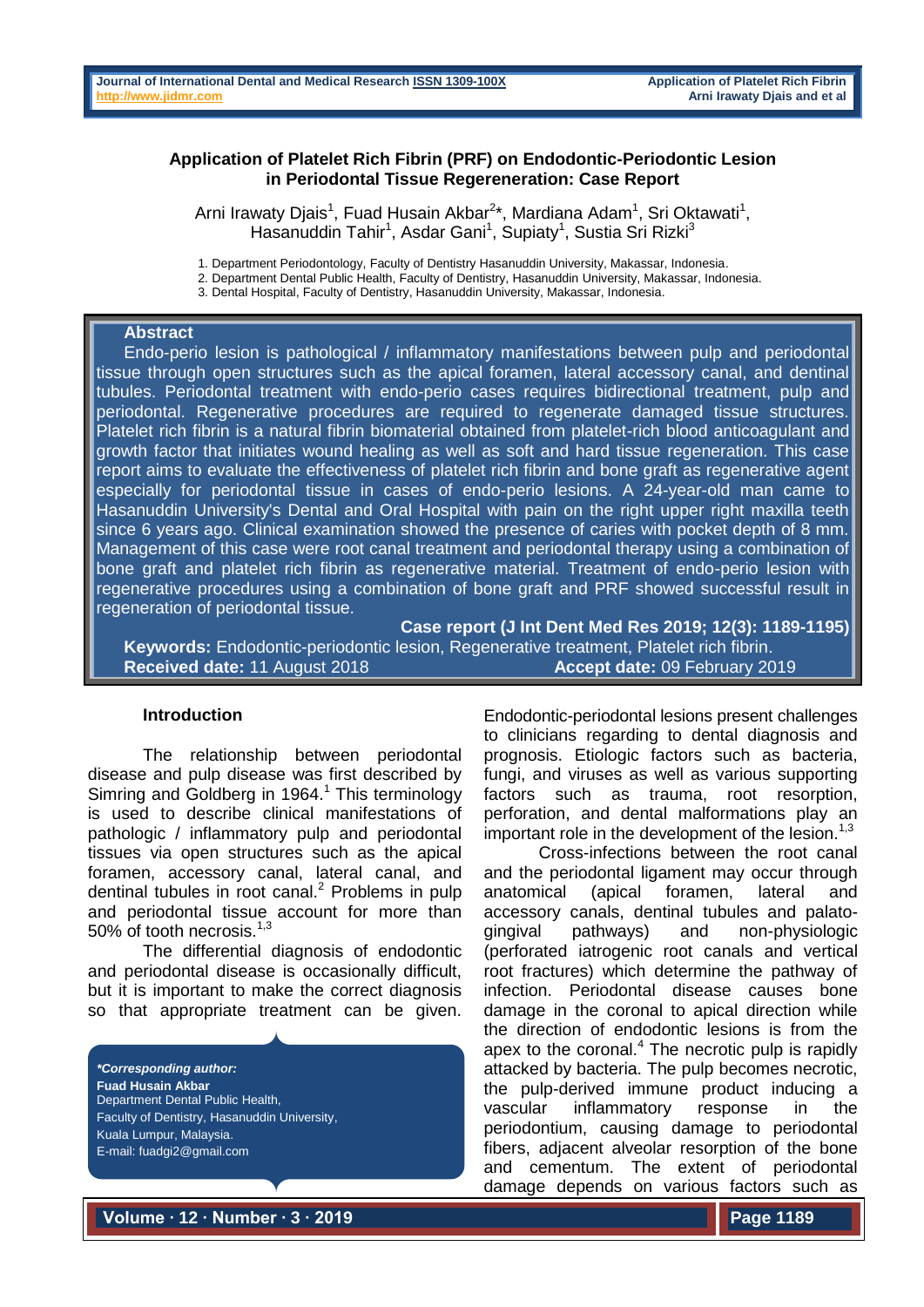virulence of microorganisms, disease duration and host defense mechanism.<sup>5</sup>

Based on pathological origin, Simon et al., classifies periodontal-endodontic lesions into primary endodontic lesions, primary endodontic lesions with secondary periodontal lesions, primary periodontal lesions, primary periodontal lesions with secondary endodontic involvement, or combination of lesions. Endodontic infection initiates the formation of a periodontal pocket and should be considered a risk factor in the progression of periodontitis.<sup>2</sup>

Probing is performed to ensure the presence and morphology of each periodontal pocket and to allow the location of communication with apical lesions. Lesions due to pulpal disease tend to heal with endodontic therapy. If periodontal lesions increase, bone damage is extended, the success of therapy tends to depend on the ability to replenish or regenerate adhesions to eliminate damage. Therefore, the decision to treat and maintain teeth with endodontic and periodontal lesions should be considered carefully with respect to the overall dental treatment plan.<sup>6</sup>

Periodontal regeneration requires cell biology sequences such as adhesion, migration, proliferation, and differentiation. The combination of growth factors more effectively stimulates the mineralization. Platelets contain growth factor accelerate tissue regeneration.<sup>7</sup> In this decade, various types of biomaterials have been discovered in dentistry that can fill bone damage areas and accelerate the healing process. The use of an autogenous material called Platelet Rich Fibrin (PRF) with growth factor concentrate for wound healing and regenerates periodontal tissue $8$ 

## **Case Report**

A 24-year-old male came to the Conservative Department of Hasanuddin University's Dental and Oral Hospital with caries, tenderness on eating and sleeping since six years ago. Patients felt pain when drinking cold beverages. He also complained the itchy teeth and sometimes bleeding. On extra oral examination, there was no abnormality. Intra oral examination showed negative on sondation, positive on percussion, negative on palpation, cold thermal tests showed positive. Probing on the mesial and distal aspects was a periodontal

**Volume ∙ 12 ∙ Number ∙ 3 ∙ 2019**

pocket with a depth of 8 mm, respectively, in buccal 4 mm (Figure 4). Radiographic examination showed radiolucent appearance on periapical and caries in crown accompanied by pulp perforation (Figure 1 and 2). Treatment plans was root canal treatment and periodontal therapy. After the access opening of the pulp and the preparation of the root canal followed by application of root canal medicaments, the patient consulted to the Periodontics Department.

In this case report, patients complained pain in the teeth 17 indicate the presence of irreversible pulpitis from pulp vitality test results with positive on thermal. The major diagnosis was endodontic lesions with secondary periodontal lesions, characterized by a deep carious and deep periodontal pocket.



**Figure 1.** Periapical Radiography.



**Figure 2.** Periapical Radiography.



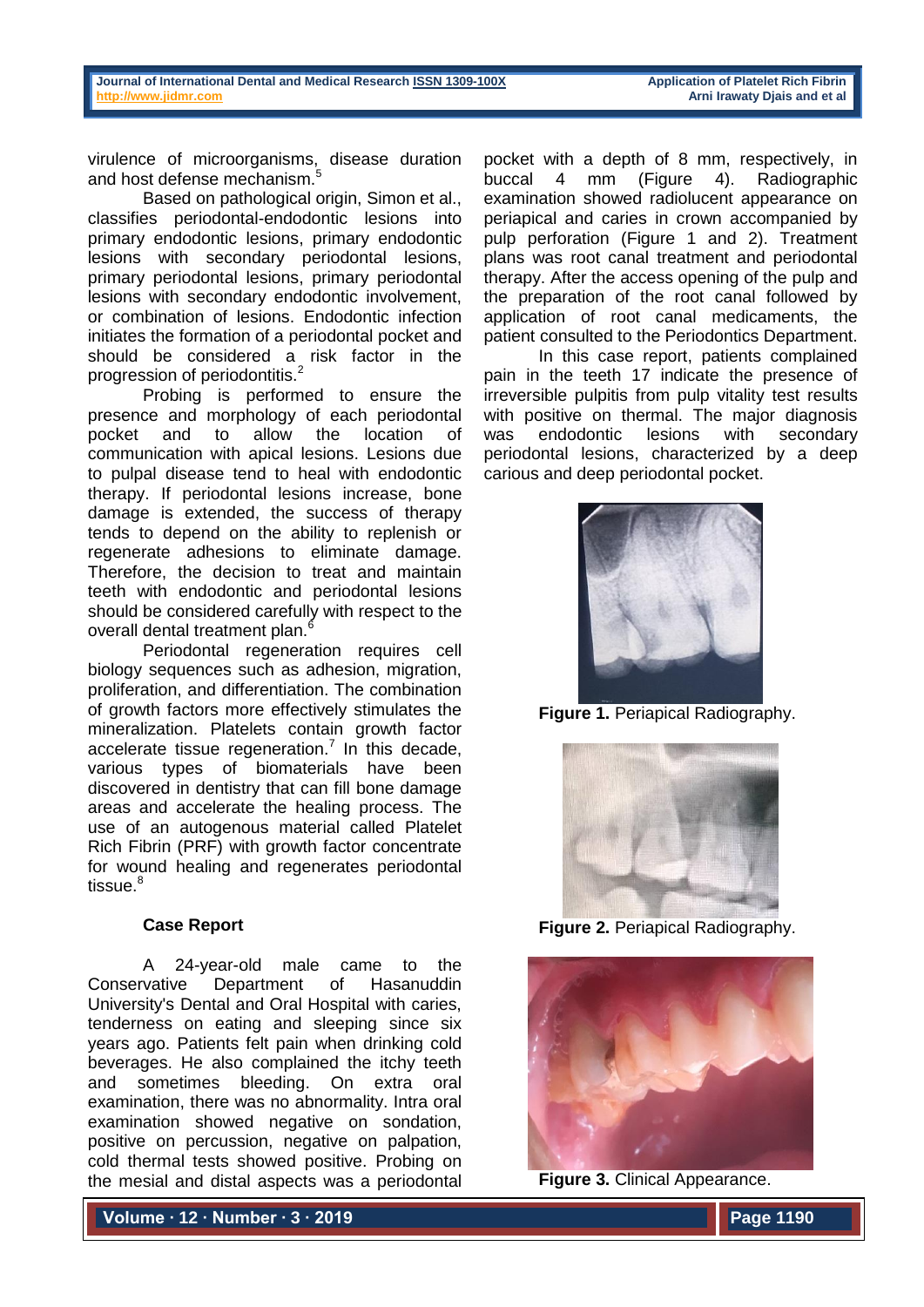

**Figure 4.** Probing Depth Measurement.

## **Case Management**

Treatment of endodontic-periodontic lesions were root canal treatment and periodontal treatment. Periodontal treatment was done in the interval of root canal treatment. In this case, periodontal treatments included surgical and nonsurgical treatment. Non-surgical treatment was obtained by scaling and root planning (SRP). Surgical treatment was flap opening and regenerative procedures using a combination of bone graft and platelets rich fibrin (PRF) which scheduled after non-surgical treatment. Surgical treatment began with disinfection using povidone iodine (Figure 5) and administration of local infiltration anesthesia using pehacaine with 2% lidocaine and adrenaline 1: 80.000 in the asepsis state (Figure 6). Crevicular incision was performed using blade no.15 and full thickness flap elevation using rasparatorium respectively on buccal and palatal aspects, followed by a vertical incision to facilitate access to defect (Figure 7 and 8). Debridement using 0.9% NaCl solution and curettage using Gracey curette no. 7-8 for buccal, lingual No.9-10, mesial No. 11-12, distal No. 13- 14 (Figure 9 dan 10). PRF obtained by taking 20 ml patient's blood by intravenous. The blood then centrifuged immediately with 3000 turns for 10 minutes (Figure 11). After centrifugation, the PRF coagulant is removed from the tube using a sterile clamp, the uppermost layer was platelet poor plasma (PPP), the PRF in the middle layer and the lower layer of red blood cell removed using scissors (Figure 12 dan 13).

Placement of bone graft and PRF at defect followed by flap closure and suture using 4.0 black braided silk and application of COE Pack on buccal and palatal aspects (Figure 14,15 dan 16). Antibiotic and analgesic were prescribed

and follow-up at 10 days after disaffecting the suture.



**Figure 5. Disinfection of Surgery Field.** 



**Figure 6.** Local Anesthetic Infiltration.



**Figure 7.** Crevicular Incision on Buccal Aspect.

**Volume ∙ 12 ∙ Number ∙ 3 ∙ 2019**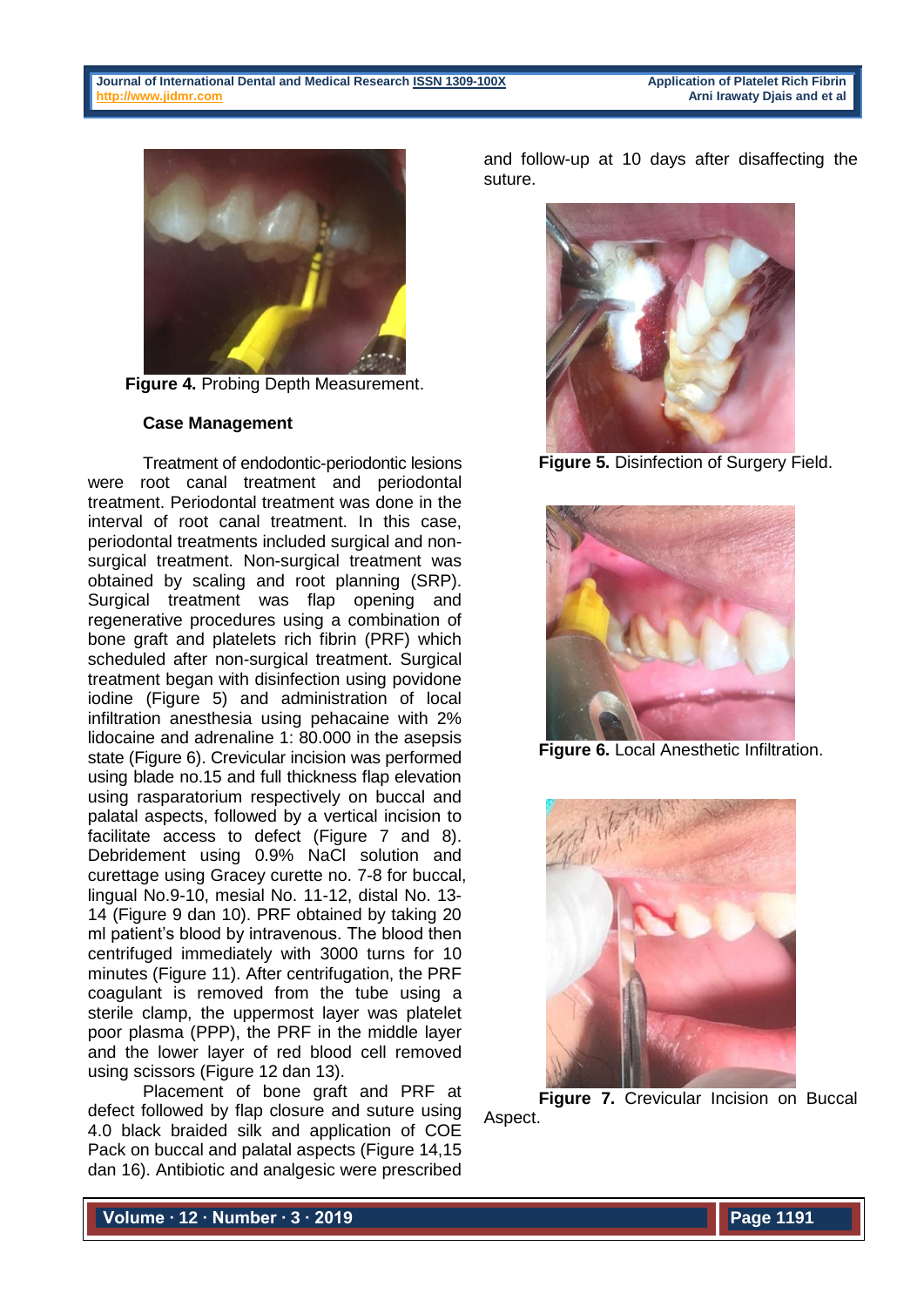**Application of Platelet Rich Fibrin<br>Arni Irawaty Djais and et al** 



**Figure 8.** Flap Elevation Using Raspartorium.



**Figure 9.** Curettage using Gracey Curette.



**Figure 10.** Debridement using NaCl Solution.



**Figure 11.** Blood Drawing by Intravenous.



**Figure 12.** Centrifuged PRF.



**Figure 13.** Separation of PRF from red blood cells.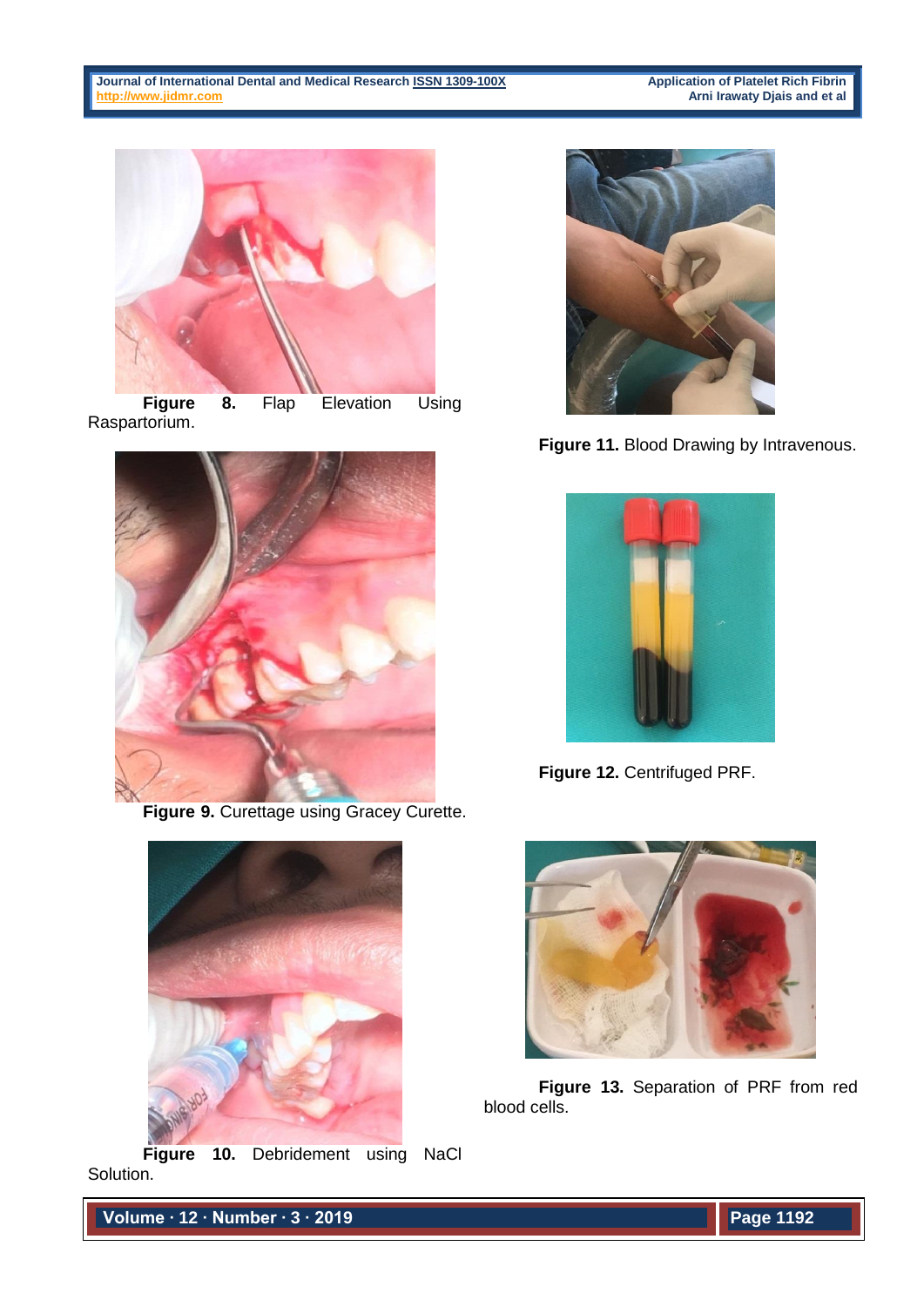**[http://www.jidmr.com](http://www.jidmr.com/) Arni Irawaty Djais and et al**



**Figure 14.** Bone Graft Application.



**Figure 15.** PRF Application.



**Figure 16.** Flap Suturing.

**Figure 17.** Application of COE Pack.



**Figure 18.** Post-Operative Control on Palatal Aspect.



**Figure 19.** Post-Operative Control on Buccal Aspect.

# **Discussion**

Primary lesions originate from endodontic, teeth usually show symptoms marked by

**Volume ∙ 12 ∙ Number ∙ 3 ∙ 2019**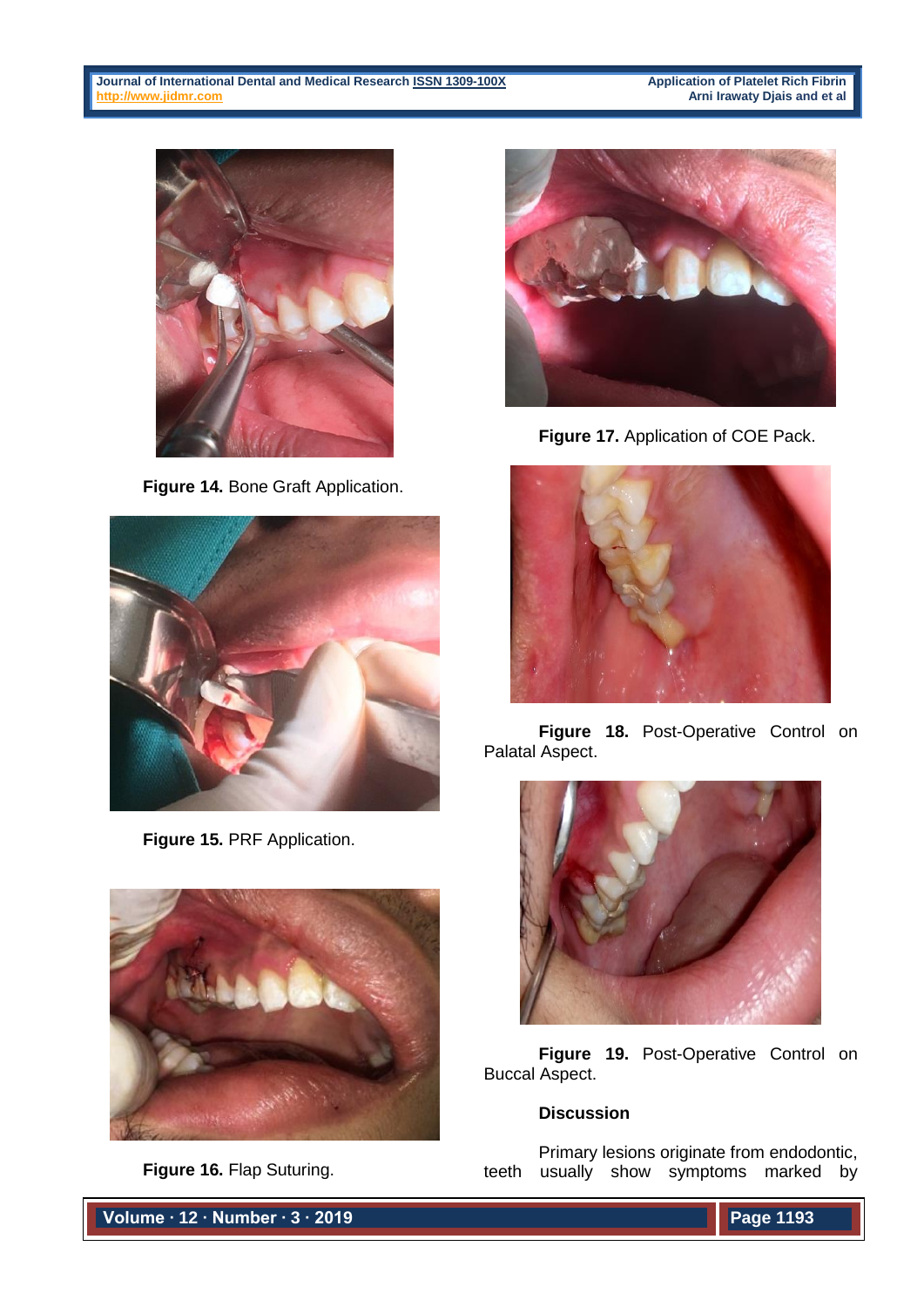periodontal lesions such as mobility, bone loss in the furcation and crest areas, the formation of deep periodontal pockets, tenderness on percussion, and purulent exudates of gingival sulcus accompanied by large carious lesions or restorations previously close to the pulp. In primarily endodontic lesions with secondary involvement of periodontal tissue or endodontic lesions occurring in teeth involving periodontal tissue, endodontic treatment should precede periodontal therapy. Periodontal treatment involves curettage, flap surgery or regenerative procedures.<sup>6</sup>

Teeth with necrotic pulp or previously having root canal treatment have been considered as risk factors in initiation of periodontal disease and the formation of periodontal pockets. Many studies suggest that dental pulp in the presence of periapical lesions encourage the formation of periodontal pockets, progression of periodontal disease, and disrupt the healing of periodontal lesions after periodontal treatment. It has also been found that periapical trauma may occur due to excessive instrumentation during the formation and cleaning of the root canals, extrusion of sealers and gutta percha which delay new bone formation, cementum and connective tissue repair.<sup>5</sup>

The prognosis of treatment for endo-perio lesions depends on the severity of periodontal disease and response to periodontal treatment. As for symptoms with discomfort to severe pain, soft gingiva, swelling, tooth mobility, tooth supraeruption, sensitive on palpation, rapid bone destruction with deep pocket formation.<sup>9</sup> Periodontal regeneration therapy is a special procedure aimed at restoring dental support tissues that have been lost by periodontitis.<sup>6</sup> Regenerative procedures commonly use barrier membranes and bone graft materials promote growth around damaged tissues such as the periodontal ligament, cementum, bone and connective tissue. To improve the healing and regeneration process of tissue or bone, local application of growth factors/cytokines can maximize the healing process.<sup>10</sup>

The goal of peri-radicular surgery is to remove all necrotic tissue to facilitate the regeneration of soft and hard tissue to form new adhesions. Radiographic features of endo-perio lesions is apical radiolucency with deep pockets.<sup>7</sup>In this case, pulp vitality test using

thermal indicates that the pulp was still vital and the negative sondation indicates the presence of pulp perforation, a negative percussion of periapical abnormalities. In this case, root canal treatment and periodontal treatment were performed. Non-surgical periodontal treatment of scaling and root planning, surgery with regenerative procedures using a combination of bone graft and PRF. Regenerative procedure can provide a better prognosis. Follow-up at 10 days after suture opening, clinical appearance showed healthy gingiva while buccal aspect still looked slightly erythema.

PRF is a new generation of platelet concentrations, containing all the blood sample compilers suitable for healing and immunity. The healing phase not only depends on infectious agent removal but also the host immune response. The addition of regenerative agents such as PRF can enhance the healing phase and act as scaffolds to retain blood clots in the early and later stages of bone formation.<sup>11</sup> The advantages of using PRF preparations are easy and simple, using minimal blood manipulation, requiring no additional PRF polymers consisting of platelets, cytokinins, and fibrin matrix.<sup>12</sup> The wound healing process using PRF consists of three as followed:

- a. The imflamation phase or substrate preparation phase lasts for 1-4 days. PRF releases growth factors and cytokines in the wound area. The growth factor releases alpha granulancy on platelet thus when active, secreted and aggregated by epinephrine or collagen.
- b. The proliferation phase or collagen formation phase lasts from 2-22 days. PRF stimulates osteoblast proliferation, gingival fibroblasts and periodontal ligament cells as mitogen. Molecular structures with low fibrin concentrations optimize the migration of endothelial cells and fibroblasts. The presence of migration accelerates angiogenesis.
- c. The remodeling or maturation phase lasts between 6-12 months. After angiogenesis, followed by remodeling by fibrin. Leucocytes and immune cytokines such as IL. Iß, IL6, IL 4 and TNF α trapped in PRF act as immune regulation.

**Volume ∙ 12 ∙ Number ∙ 3 ∙ 2019**